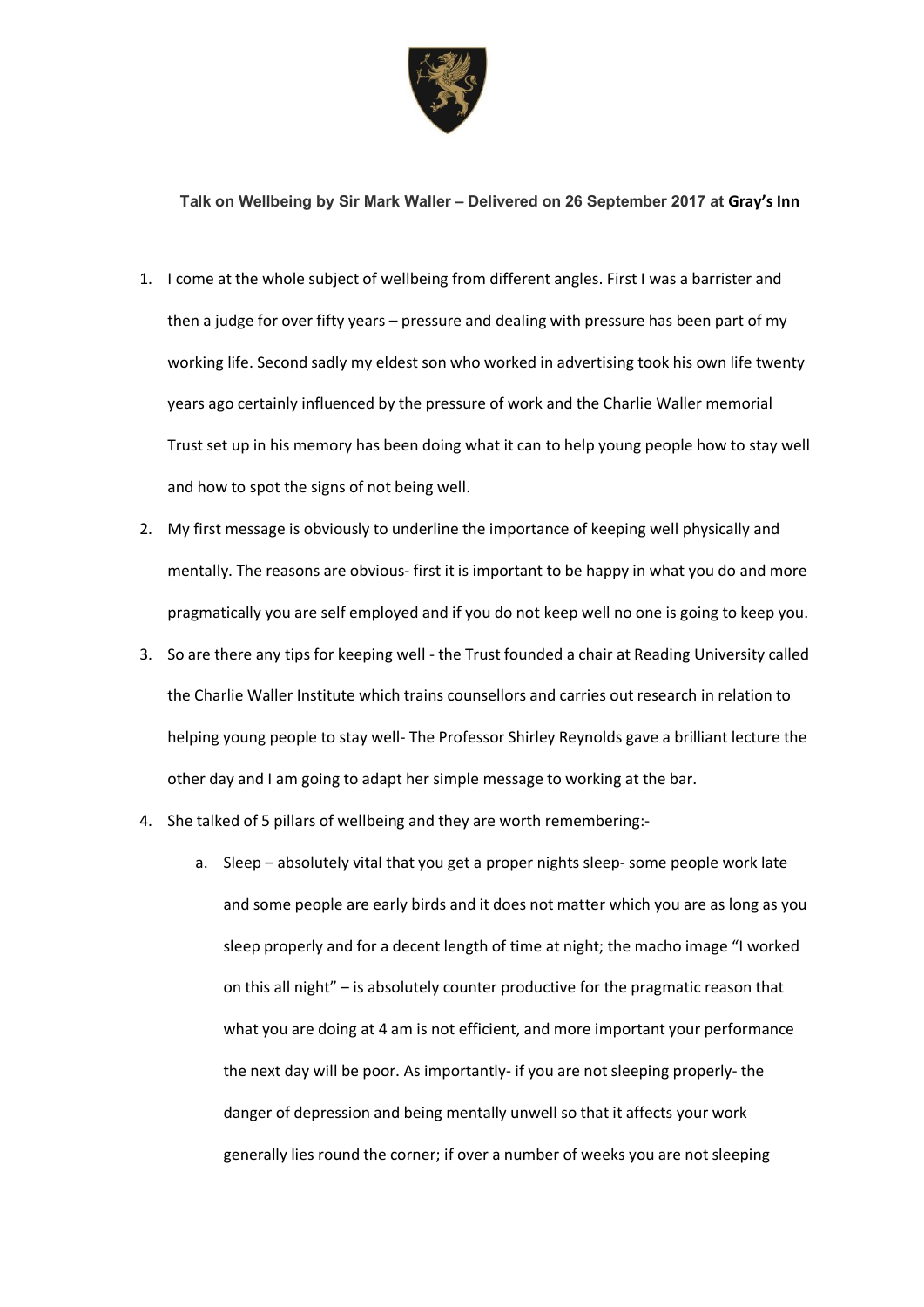properly take that as a warning sign to be acted on; or if you become aware that a colleague is not sleeping properly over a number of weeks then try and make sure the colleague gets help.

- b. Diet; again it is vital you eat properly and regularly- it too will affect your performance if you do not eat sensibly ; if you are in court missing having a sandwich because you want to prepare for the afternoon is again counterproductive. You need refuelling or you will not perform properly in the afternoon. On the even more serious side if you find that you are worrying to an extent that it is seriously affecting your eating habits over a period of weeks – going off your food or even comfort binge eating, take that as a warning sign and seek some help; if you notice over a period that a colleague appears worried all the time and has altered their normal eating habits, try and see that the colleague seeks help;–
- c. Activity; physical exercise is really important; it helps you feel well; it helps you sleep and helps you eat properly -this does not mean you have to go to gym every day; a good walk at a good pace getting off the tube a stop early will be good for you or of course not taking the tube at all but running to work or bicycling can provide the answer;
- d. Purpose; a sense of aiming and knowing what you have got to achieve helps to keep anxiety- the worry about having too much or too many difficult things to do- at bay; making a list is a good habit- if you are in court there may be no point but if not, write down when you start the day what you have got to do that day.
- e. Relationships- good relationships away from work are very important , but at the bar relationships at work are also important. A barrister's life can be strangely isolated if you are not careful. At the junior bar in many cases you are on your own or even if you are being lead by a QC the QC has little time to worry about you and your work load. Clerks in the modern era are getting better but they can sometimes not notice